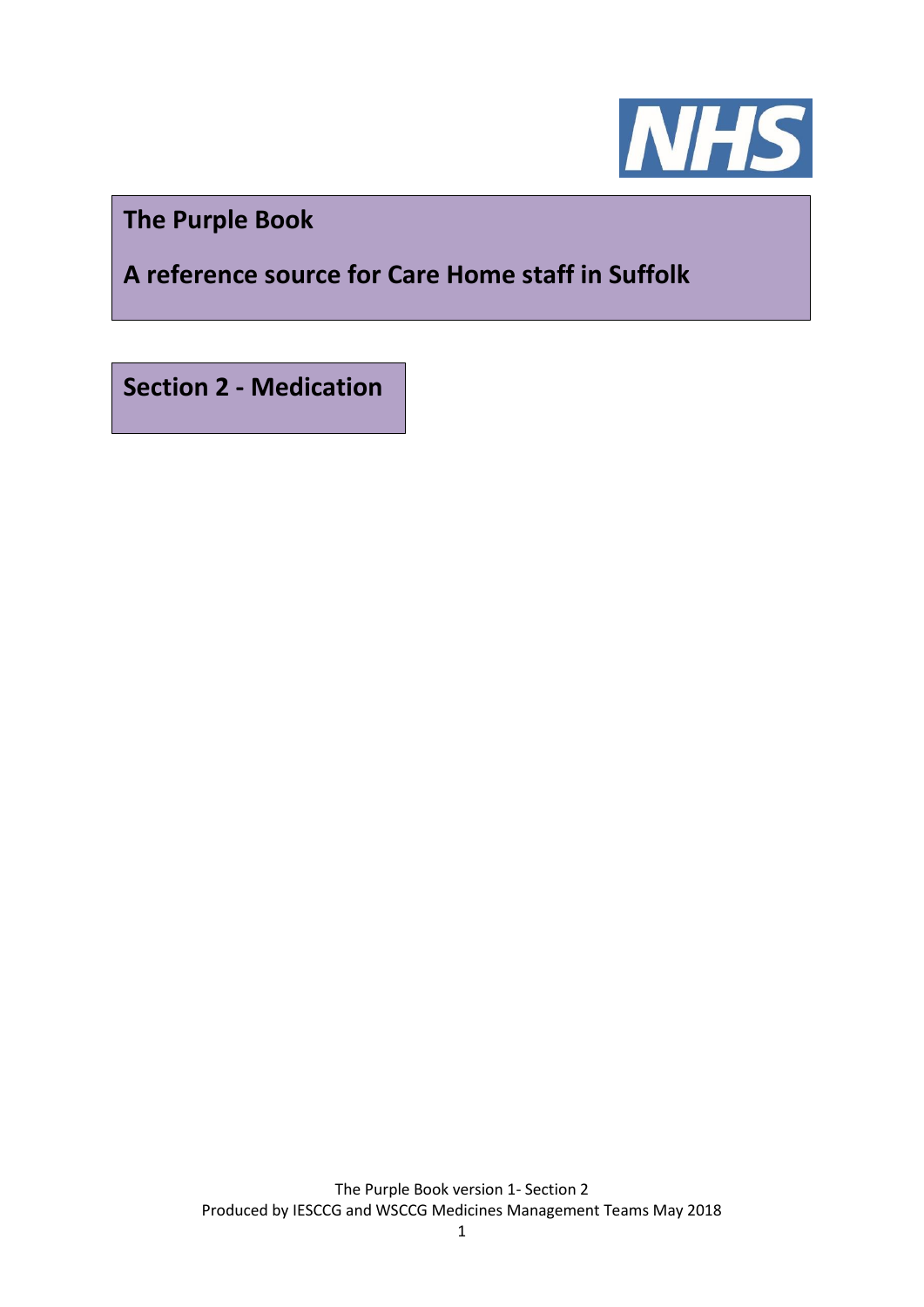# **Medication Safety Tips**

#### **Good medicines safety is achieved when**

- Residents are treated as individuals and are encouraged to be involved in decisions about their medicines.
- Good communication systems exist between Care Home staff, GPs and practice staff, the community pharmacy, and other healthcare professionals involved in the Resident's care. This is especially important when a Resident moves between care settings, and when medicines or dosages change.
- A Resident's medication is checked against the discharge summary when returning from a hospital admission.
- There is a 'no blame' culture and medication safety incidents or near misses are openly discussed at the Care Home, with actions implemented to reduce the likelihood of the same thing happening again.
- Any incidents are reported on the National Reporting and Leaning System:

**[http://www.nrls.npsa.nhs.uk](http://www.nrls.npsa.nhs.uk/)**

#### **Things go wrong when**

- Administration of medicines becomes 'routine', impersonal, and just a mechanical process.
- Poor communication systems exist, especially when Residents are transferred in, or out, of the Care Home, or when changes are made to their medication.

## **Ordering and Managing Medication**

## **Self-administration**

- Staff should assume that Residents are able to take and look after their own medicines, unless a risk assessment has indicated otherwise, and considered the Resident's personal choice.
- Individuals who choose to self-administer should be supported in doing so. A number of tools are available to assist with this process e.g. large-print labels, easy-to-open containers etc. These should be requested from the community pharmacy that dispenses the Resident's medication.
- Self-administration of medicines is not an 'all or nothing' situation and Residents should be supported, regardless of what, or how many, medicines they are prescribed. For example, a Resident may choose to keep and use their own inhalers but not their other medicines.

The Purple Book version 1- Section 2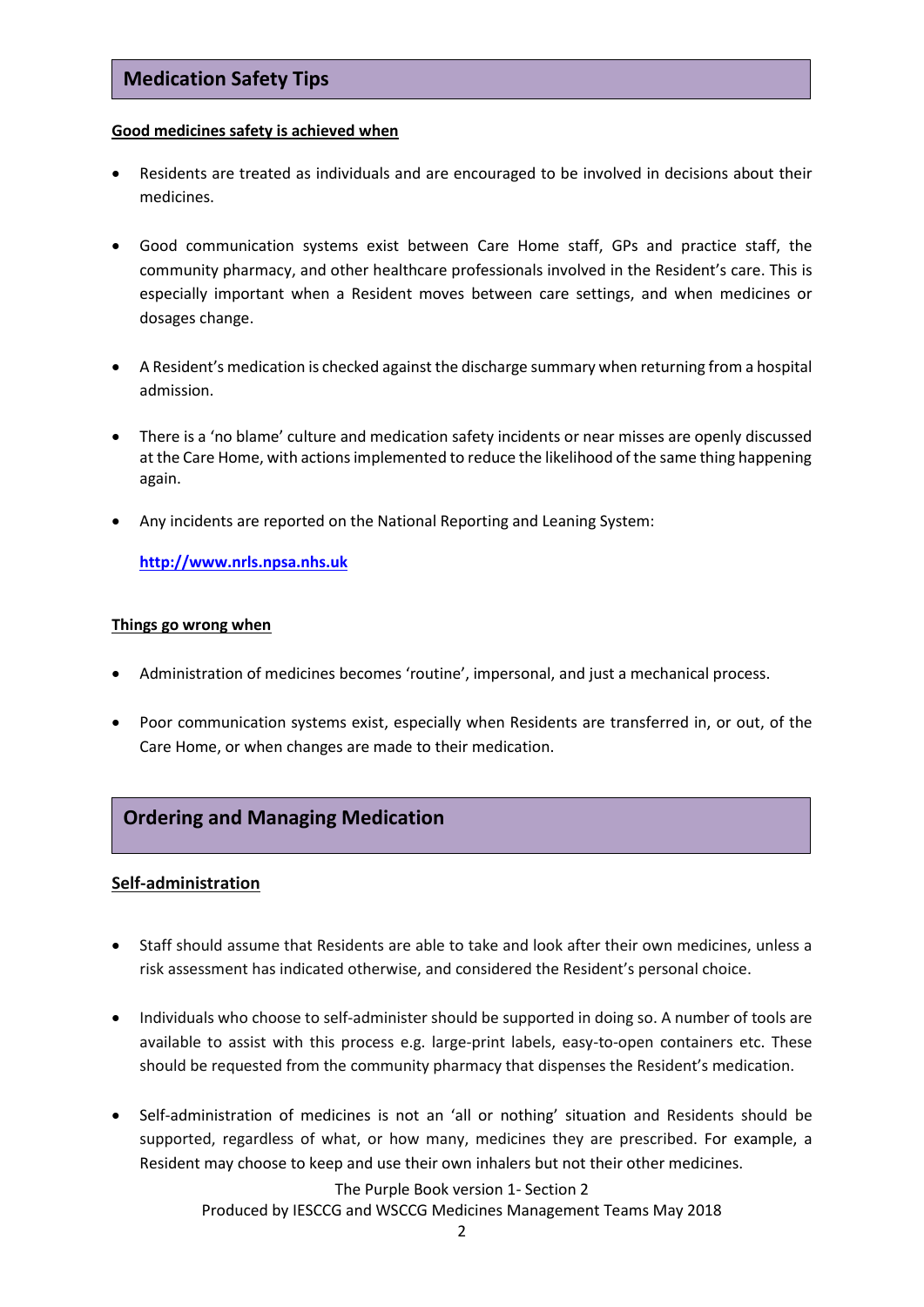- When a resident self-administers their medication, Care Home staff must be alert to the possibility that they could take too much or too little medication. Staff should ensure that Residents that self-administer have enough medication to last them until their next repeat prescription is due.
- The Royal Pharmaceutical Society document **'The Handling of Medicines in Social Care'** offers additional guidance:

*'Whenever possible children and adults should take responsibility for their own medicine. This preserves independence…'*

*'In residential settings, the risk of someone else accidentally (or intentionally) taking medicines intended for another person is greater. A robust system of risk assessment is essential.'*

*'A residential service should provide secure storage in the person's room. This can be a lock fitted to a drawer and does not need to be made of metal or even look like a medicine cupboard. If the room is shared, there must be separate storage facilities for each person.'*

- Staff should review the appropriateness of self-administration in Residents who repeatedly have too little or too much medication in stock.
- If a Resident self-administers warfarin (an anticoagulant), staff should ensure that they have access to the Resident's yellow book and written dosage instructions provided by the anticoagulant clinic.
- For **all** Residents prescribed warfarin, dosage information should be attached to the MAR chart, regardless of who administers the medication.

## **Ordering monthly prescriptions**

Care Home staff should check that all medications listed on the Resident's MAR chart and most recent repeat prescription slip are still required by the Resident, and that no medicines have been added or stopped since the last order.

If items are prescribed but are no longer needed, the Care Home should inform the GP practice and pharmacy, e.g. by completion of a MAR chart reconciliation form.

*(Please see Purple Book Section 3, page 24)*

**Before ordering**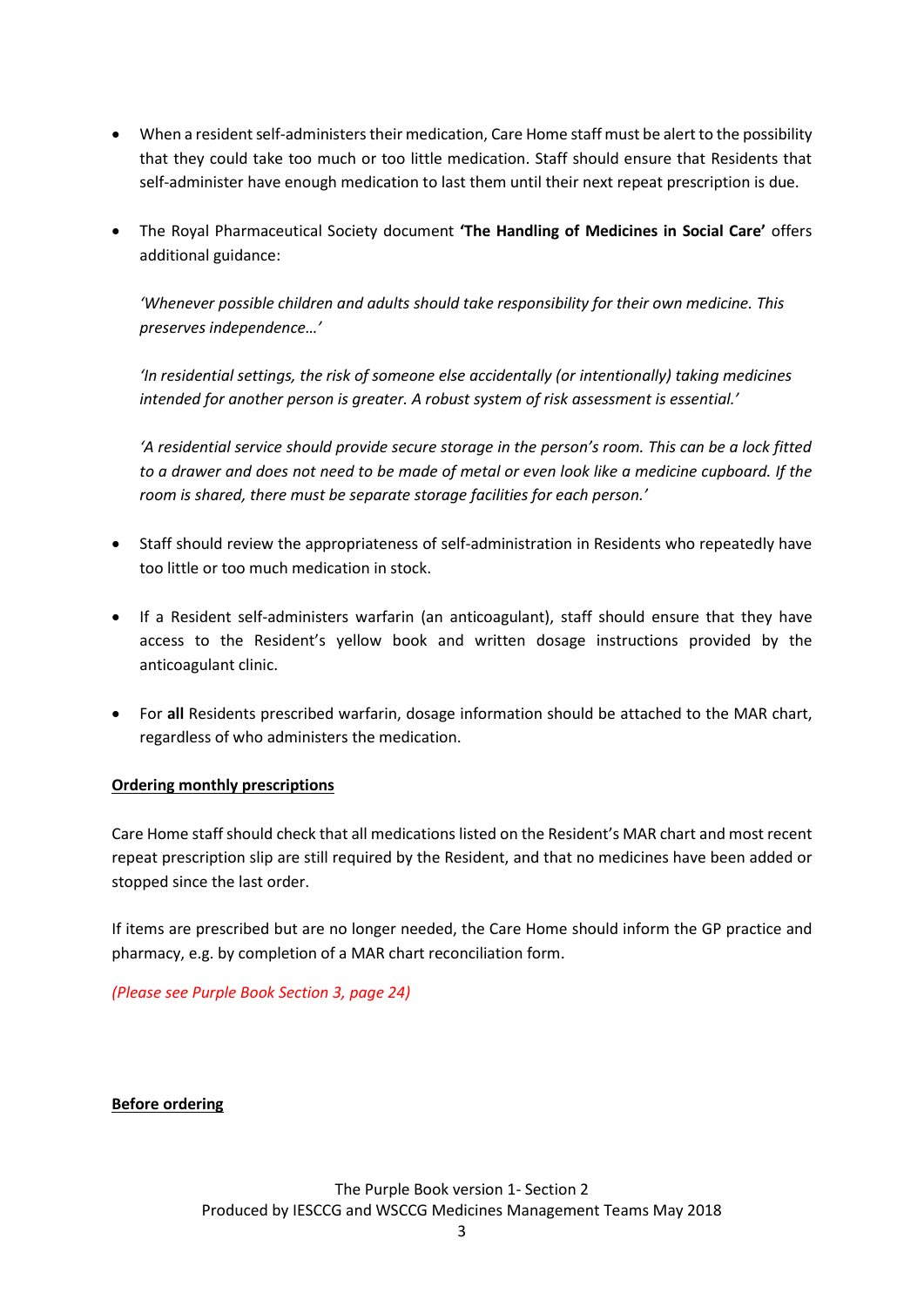- Check that all doses, strengths, and quantities of medication on the repeat prescription request form are correct.
- Inform the pharmacy of any changes to the Resident's medication since the last repeat prescription slip was printed.
- Any item that is not required for several consecutive months should be included on a MAR chart reconciliation form.
- Before ordering anything, always check current stock levels. Items do NOT need to be ordered every month if there is sufficient stock available in the Care Home.
- **Please bear in mind that medication returned to the dispensing pharmacy, EVEN IF UNUSED AND UNOPENED, cannot be re-used once it has left the pharmacy premises. The pharmacy is required to destroy it.**
- Items that were not requested will be recorded on the following month's MAR chart as 'not supplied this month'.
- Do not reorder 'PRN' or 'when required' medicines if there is already an adequate supply in the Care Home.
- Check the quantity of each medication remaining in the Care Home if there is sufficient to cover the next 28-day medication cycle, do not order.
- If you are not sure how to order, ask a colleague to show you the correct procedure. Always follow your Care Home's policy.
- It is good practice to use a monthly stock audit chart to identify and record all stock carried over to the following month.

## **Interim prescriptions/mid-cycle changes**

- If a new, repeat medication is started during the medication cycle, the GP should provide a prescription for the remainder of the current 28-day cycle.
- If the monthly medication order has already been placed, the GP should provide an ADDITIONAL prescription for a full 28-day supply.
- When a medicine is dropped or spilled, a prescription to cover the shortfall should be requested from the GP, promptly, and before the end of the current medication cycle.
- If a Resident refuses, or spits out their medication on a regular basis, their GP should be informed.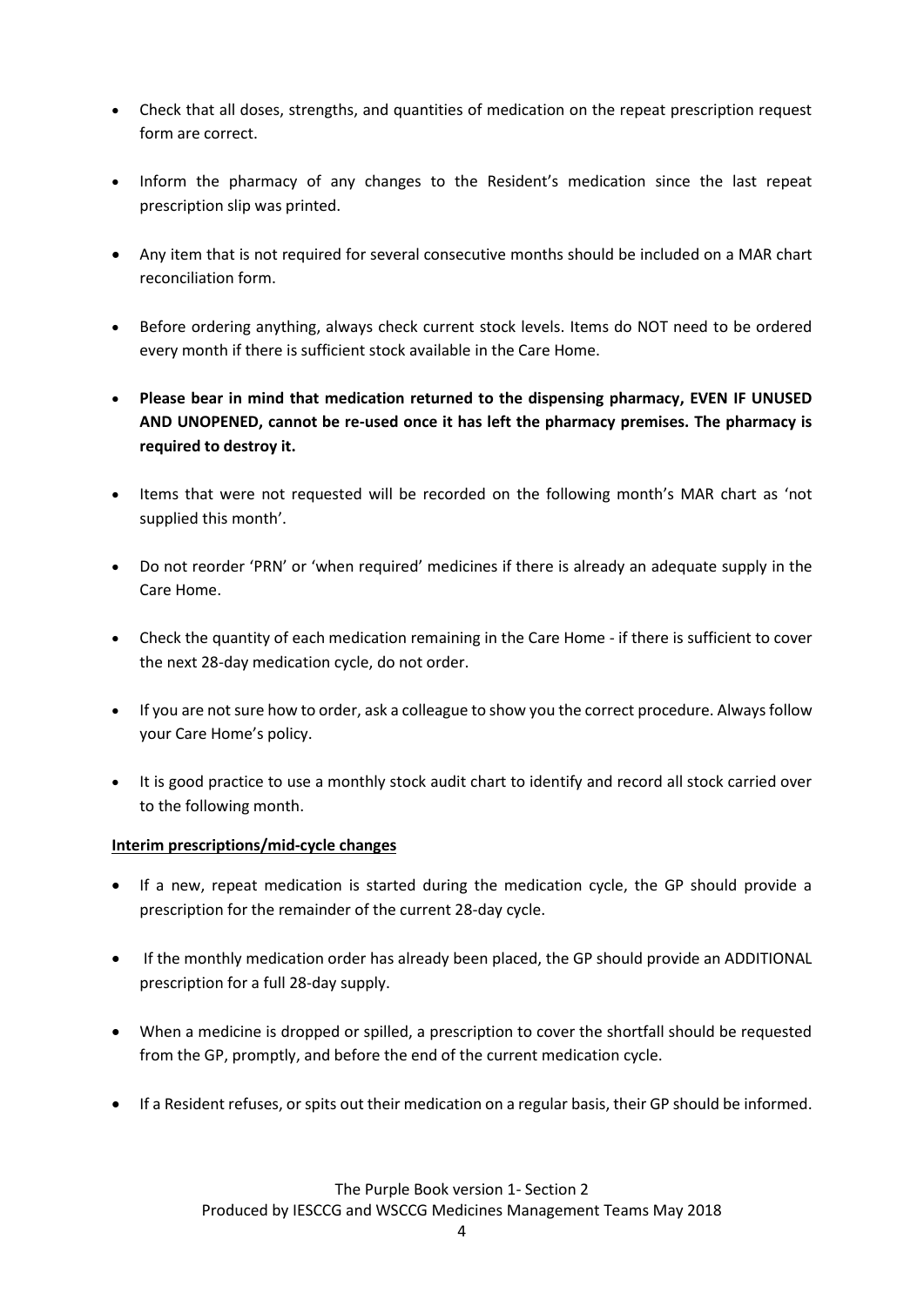At each shift change, staff should inform their colleagues of any contact between the Care Home and the GP practice or community pharmacy during the previous shift. It is useful to implement a prescription/medication query audit trail to avoid multiple calls being made.

## **The Care Home should order all medication for its Residents - this should NOT be delegated to the pharmacy that supplies the medication to the Care Home.**

## **GP responsibility**

Prescribers should provide instructions for using and monitoring all newly prescribed and existing medicines.

- If medicines are labelled 'as required', Care Home staff should contact the GP, requesting specific instructions.
- When an 'acute' prescription is started, it should be clear to the Care Home that the medication is to be given for a specific period of time only. This is especially common when creams containing steroids or antimicrobials are prescribed.
- All eye/ear/nose preparations should carry labels that give specific directions regarding which eye(s)/ear(s)/nostril(s) are to be treated.

# **Covert administration and crushing**

Covert administration is the administration of any medical treatment in a disguised form, where it is decided that this is in the best interest of the individual, in line with the Mental Capacity Act (2005) guidance.

Covert administration of medication **must not** be used if the individual is capable of making decisions about their medical treatment.

Covert administration of medicines should be used in exceptional circumstances only, and permission to do so should be confirmed in writing by the prescribing GP. The GP may reach this decision in conjunction with family members, staff and other healthcare professionals involved in the Resident's care.

## **Every individual has the right of refusal**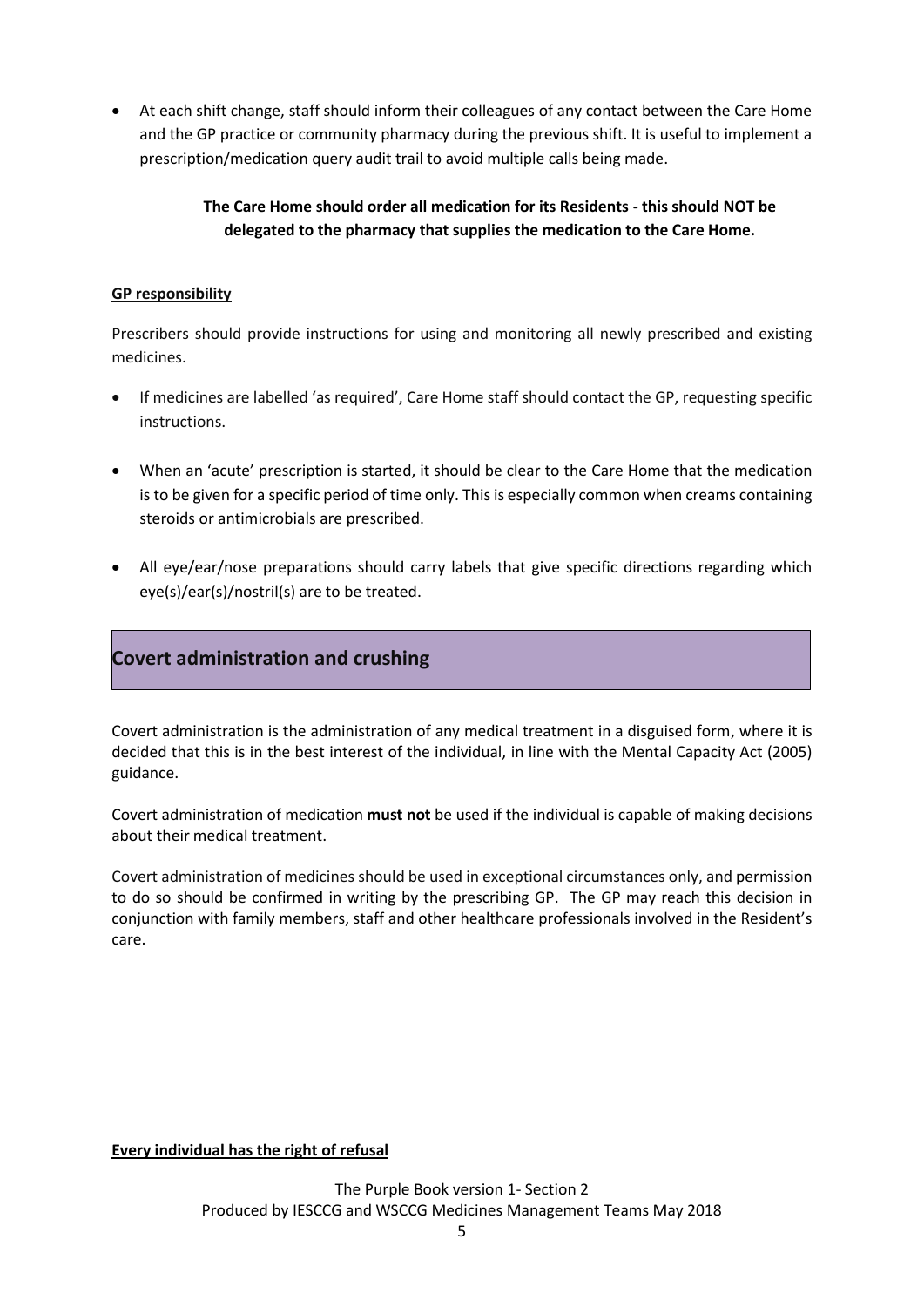Explore the Resident's reasons for refusing to take their medication. For example:

- An individual may refuse to take their treatment if they find it difficult to swallow or chew a large tablet or capsule: a liquid medication may be easier for them to cope with.
- An individual may not understand why they are being given their medication, or what it is being used to treat: a simple explanation may reassure them.
- A Resident diagnosed with dementia may not understand what to do when they are presented with a tablet or capsule: they may need assistance or a liquid medication instead.
- A particular time of day may be more difficult for the Resident than others, e.g. if they are very sleepy: a change of timing may solve the problem.

**These issues can often be resolved through discussion with the prescriber or pharmacist, and the Care Home should investigate all available options to overcome these difficulties.**

#### **Overt administration**

Putting medication into food or drink to make it more palatable could still be regarded as deceitful, unless there is clear documentation to support this in the Resident's care plan.

This is **overt** administration and is a co-operative process, transparent and open to scrutiny. By definition, it requires the Resident to have the capacity to understand, and be involved in, discussions and decision-making.

## **Points to remember**

- If tablets need to be crushed, or capsules opened in order for a Resident to take them, Care Home staff should always check with the prescriber, pharmacist, or CCG Medicines Management Team BEFORE doing so.
- $\bullet$  Some tablets and capsules (often labelled M/R, S/R, E/C) have special coatings to control how the drug works. The drug may stop working correctly if the tablet is crushed or chewed, or the capsule is opened.
- Crushing tablets or opening capsules may mean that they are being given to the Resident 'offlicence'. Always check with a pharmacist BEFORE crushing, dissolving, or allowing a resident to chew any tablet that is intended to be swallowed whole. Also, check before opening any capsule and removing the contents, even if requested to do so by the Resident or a member of their family.

## **Medicines Waste**

The Purple Book version 1- Section 2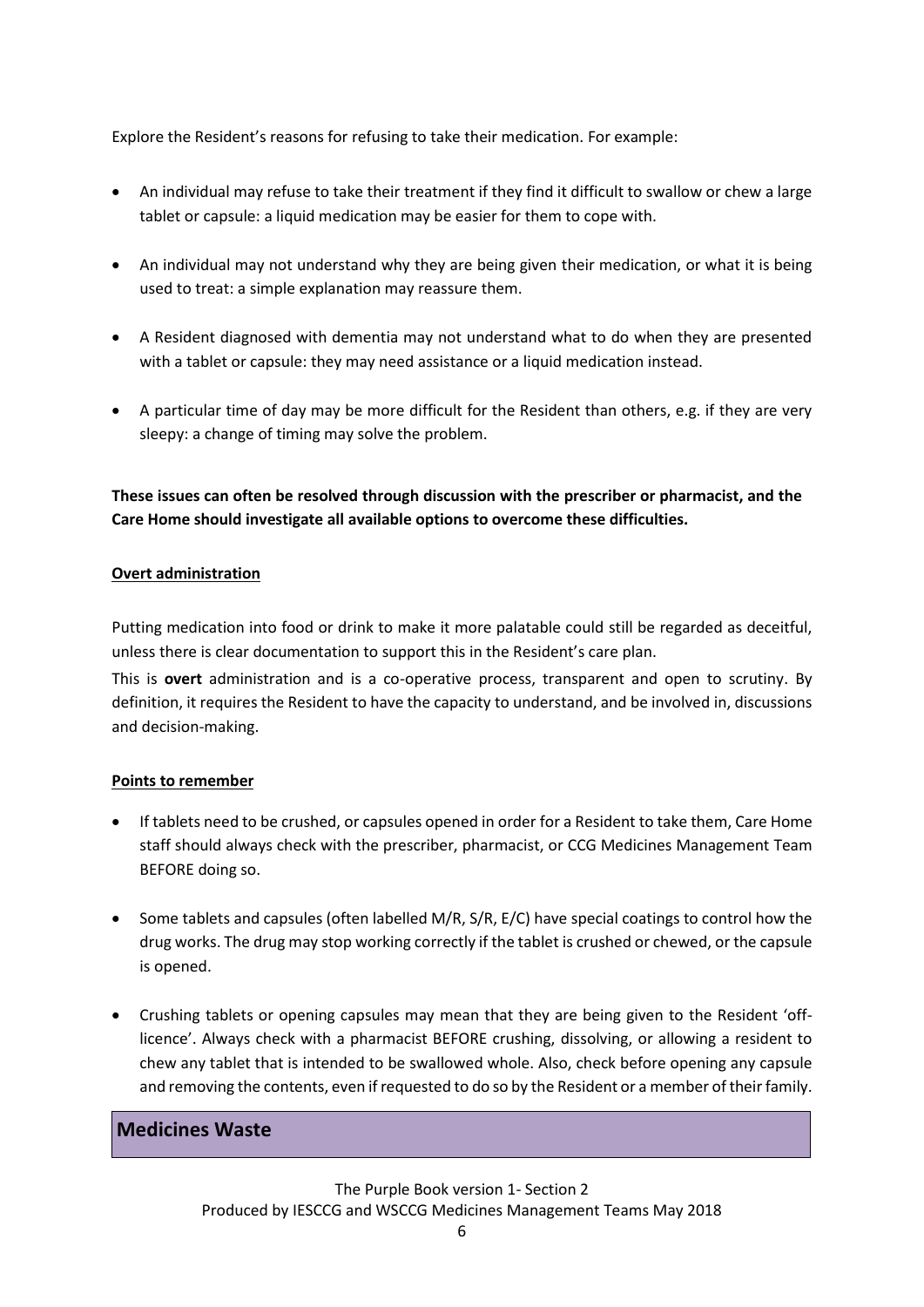Staff can help to reduce unnecessary waste in Care Homes by following some simple advice when reordering medicines:

- Do not routinely clear drug cupboards at the end of the month and order new stock. This includes dressings and catheter and stoma products.
- Do not dispose of a medicine at the end of a cycle, unless it has been dispensed in a Monitored Dosage System (MDS), has been discontinued by the prescriber, or has reached the manufacturer's expiry date.
- Any medicines that can still be used should be carried forward to the following 28 day cycle, e.g. medicines prescribed as 'when required', or in original packs. Staff should record the quantity carried forward on the Resident's MAR chart.
- Liquid medicines can usually be used until the manufacturer's expiry date, although some have shorter expiry dates once in use, e.g. antibiotics. Staff should check the product label and packaging for any specific instructions, e.g. "use within xx days of opening".
- Creams and lotions can usually be used until the manufacturer's expiry date and do not need to be re-ordered automatically every month. Staff should check the product label and packaging for any specific instructions, e.g. "use within xx days of opening".
- Ask the GP to prescribe smaller quantities of skincare products where appropriate: Manufacturers express expiry dates in different ways:

| <b>Body site</b>   | <b>Creams or ointments</b> |                  | Lotions           |                  |
|--------------------|----------------------------|------------------|-------------------|------------------|
|                    | One week supply            | One month supply | One week supply   | One month supply |
| Face               | 15-30g                     | 60-120g          | 100ml             | 400ml            |
| <b>Both hands</b>  | $25 - 50g$                 | 100-200g         | 200ml             | 800ml            |
| Scalp              | 50-100g                    | 200-400g         | 200ml             | 800ml            |
| Both arms or legs  | 100-200g                   | 400-800g         | 200 <sub>ml</sub> | 800ml            |
| <b>Trunk</b>       | 400g                       | 1600g            | 500ml             | 2000ml           |
| Groins & genitalia | $15-25g$                   | 60-100g          | 100ml             | 400ml            |

Ask the GP to remove any discontinued medicines from the repeat portion of the prescription.

| Words used                  | When to discard    |
|-----------------------------|--------------------|
| Best before January 2016    | Discard 31/12/2015 |
| Use before end January 2016 | Discard 31/01/2016 |
| Use by January 2016         | Discard 31/12/2015 |
| Discard after January 2016  | Discard 31/01/2016 |
| <b>Expires January 2016</b> | Discard 31/01/2016 |

The Purple Book version 1- Section 2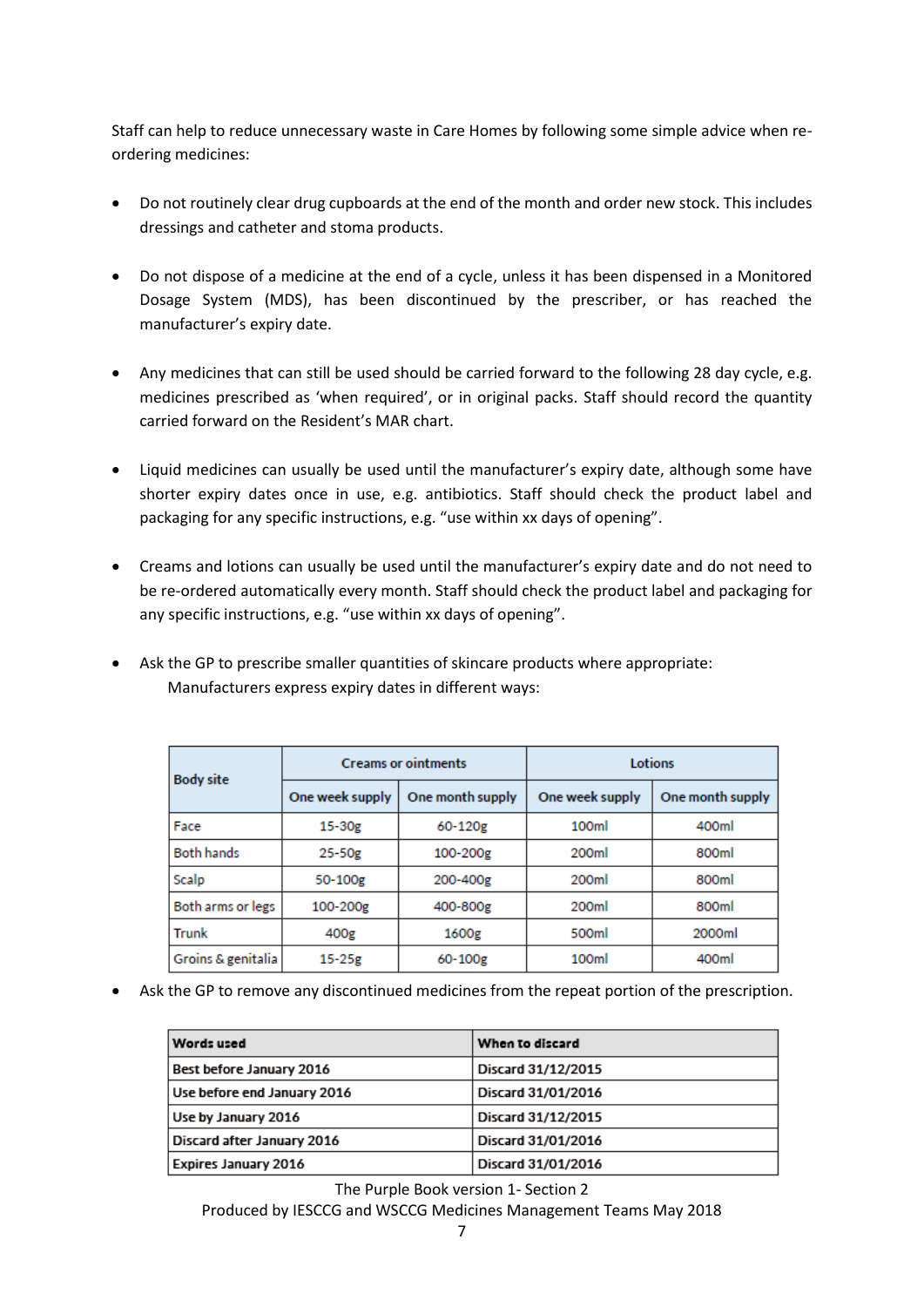- Ask the community pharmacist to remove discontinued medicines from the MAR sheet. This also helps prevent discontinued medicines being ordered in error.
- Do not dispose of any stock of regular, or 'when required' medication that is still in use.
- Use medicines with the earliest expiry date first.
- Always ensure that you order from the most up-to-date repeat medication list.
- Record the reasons for wasted medicines in a returns book. If any common themes or patterns are observed, review procedures and put measures in place to limit this kind of waste.
- Liaise with the prescriber/pharmacy if drugs are supplied in packs of 30 rather than 28. The medication cycle is 28 days long, so for once daily dosing there is the potential for two doses to be wasted each month. Please ask the GP to prescribe 28 days' supply whenever possible.
- Medicines such as inhalers, insulin, GTN spray and glucagon should be carried forward and not reordered each month unless needed.

| Appliance                                    | Usual monthly quantity                         | Prescription directions                                                      | <b>Notes</b>                                                                                                             |
|----------------------------------------------|------------------------------------------------|------------------------------------------------------------------------------|--------------------------------------------------------------------------------------------------------------------------|
| <b>Colostomy bars</b><br>(one piece systems) | 30-90 bars                                     | Remove and discard after use.                                                | Bags are not drainable<br>Usual use: 1-3 bars per day. Flushable bars only to be used<br>on advice of bowel/stoma nurse. |
| <b>Colostomy bags</b><br>(two piece systems) | 30-90 bags + 15 flanges                        | Bag - remove and discard after use.<br>Flange - change every 2-3 days.       | The flange (base plate for 2 piece systems) is not usually<br>changed at every bag change. Items ordered separately.     |
| <b>Irrigation</b>                            | 1 kit/year                                     | To wash out colostomy                                                        |                                                                                                                          |
| <b>Irrigation sleeves</b>                    | 30/month                                       | Use once every 1-2 days                                                      | Self-adhesive disposable sleeves                                                                                         |
| Stoma caps                                   | 30                                             | For use on mucous fistulae or<br>colostomy if irrigating                     | This may be in addition to original stoma bag                                                                            |
| lleostomy bags<br>(one piece systems)        | 15-30 bars                                     | Drain as required throughout the day.<br>Use a new bag every 1-3 days.       | Bars are drainable                                                                                                       |
| lleostomy bags<br>(two piece systems)        | 15-30 bags + 15 flanges                        | Bag - change every 1-3 days<br>Flange - change every 2-3 days                | The flange (base plate for 2 piece systems) is not usually<br>changed at every bag change. Items ordered separately.     |
| Urostomy bags<br>(one piece systems)         | 10-20 bars                                     | Drain as required throughout the day.<br>Generally replace bag every 2 days. | <b>Bags are drainable</b>                                                                                                |
| Urostomy bags<br>(two piece systems)         | 10-20 bars + 15 flances                        | Bag - change every 2 days<br>Flange - change every 2-3 days                  | The flange (base plate for 2 piece systems) is not usually<br>changed at every bag change. Items ordered separately      |
| Night drainage bags for<br>urostomy patients | 4 bags (1 box of 10 bags)<br>every 2-3 months) | Use a new bag every 7 days.                                                  | Bags are drainable                                                                                                       |

Stoma and continence products should be ordered as part of the usual 28 day medicines cycle:

- Dressings should be requested in **2-week** supplies only, and as **individual dressings**, not whole boxes.
- A **'Nursing Home Dressings and Emollients Request Form'** should be used to order all dressings and emollients (see extract of form below). This ensures the use of approved and cost-effective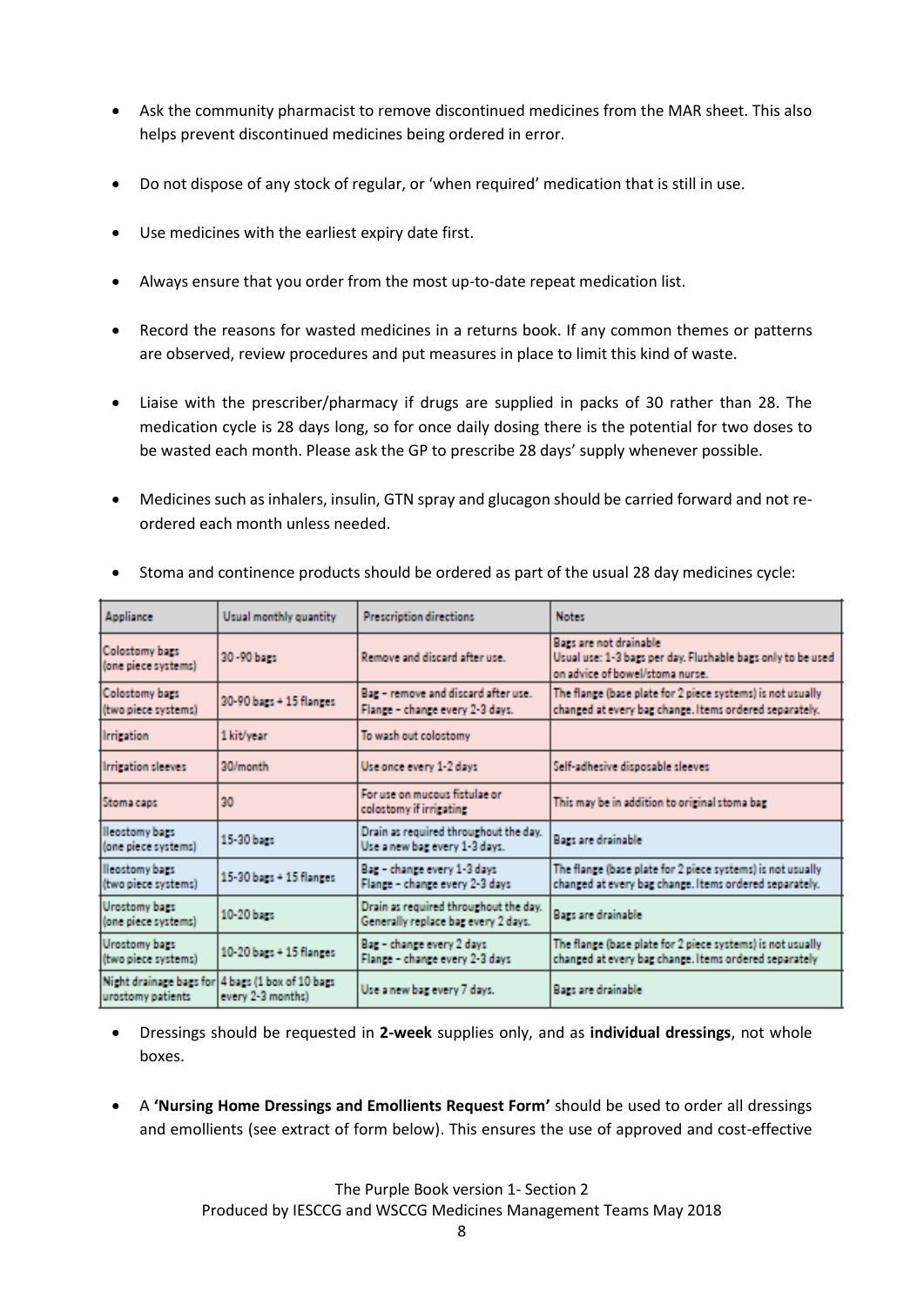products, in appropriate quantities. The completed form should be passed to the GP practice when a prescription is required for a Resident.

#### **Nursing Home Dressings and Emollients Request Form**

All dressings and emollient requests to General Practice must be made via this form. GPs may refuse to prescribe unless ALL the relevant sections of the form have been completed and the form has been received by the practice.

Please return completed form to the patient's GP surgery

| Patient name:                                                                                                                   | Date of Birth:                     | NHS number (optional): |
|---------------------------------------------------------------------------------------------------------------------------------|------------------------------------|------------------------|
| Date of request:                                                                                                                | GP:                                |                        |
| Care Home:                                                                                                                      | <b>Requesting Care Home Nurse:</b> |                        |
| Useful relevant information (Tick all that apply) $\Box$ Pressure ulcer $\Box$ Leg ulcer $\Box$ Diabetic wound $\Box$ Wet wound |                                    |                        |
| $\Box$ Infected wound $\Box$ Skin Tear $\Box$ Multiple site wounds $\Box$ Other:                                                |                                    |                        |
| Previously referred to Tissue viability nurse $\Box Y \Box N$ Date                                                              |                                    |                        |
| Previously referred to Podiatrist $\Box Y \Box N$ Date                                                                          |                                    |                        |

• The same form should be used when requesting non-formulary dressings, the details of which should be provided in the lower section of the form (see below)

| Non formulary requests - Exceptional reasons only |                     |                                                          |                                                                                           |
|---------------------------------------------------|---------------------|----------------------------------------------------------|-------------------------------------------------------------------------------------------|
| Product name                                      | <b>Product size</b> | Frequency, duration and quantity (e.g. 2<br>bd, 3/7, x10 | Reason for non-formulary request (must be completed or the<br>product cannot be supplied) |
|                                                   |                     |                                                          |                                                                                           |
|                                                   |                     |                                                          |                                                                                           |
|                                                   |                     |                                                          |                                                                                           |

The form will be updated to reflect the latest wound care formulary and can be accessed here:

**[http://www.ipswichandeastsuffolkccg.nhs.uk/GPpracticememberarea/Clinicalarea/Medicinesma](http://www.ipswichandeastsuffolkccg.nhs.uk/GPpracticememberarea/Clinicalarea/Medicinesmanagement/CCGFormularies/Woundcareandstoma.aspx) [nagement/CCGFormularies/Woundcareandstoma.aspx](http://www.ipswichandeastsuffolkccg.nhs.uk/GPpracticememberarea/Clinicalarea/Medicinesmanagement/CCGFormularies/Woundcareandstoma.aspx)**

# **Medication Administration Record (MAR)**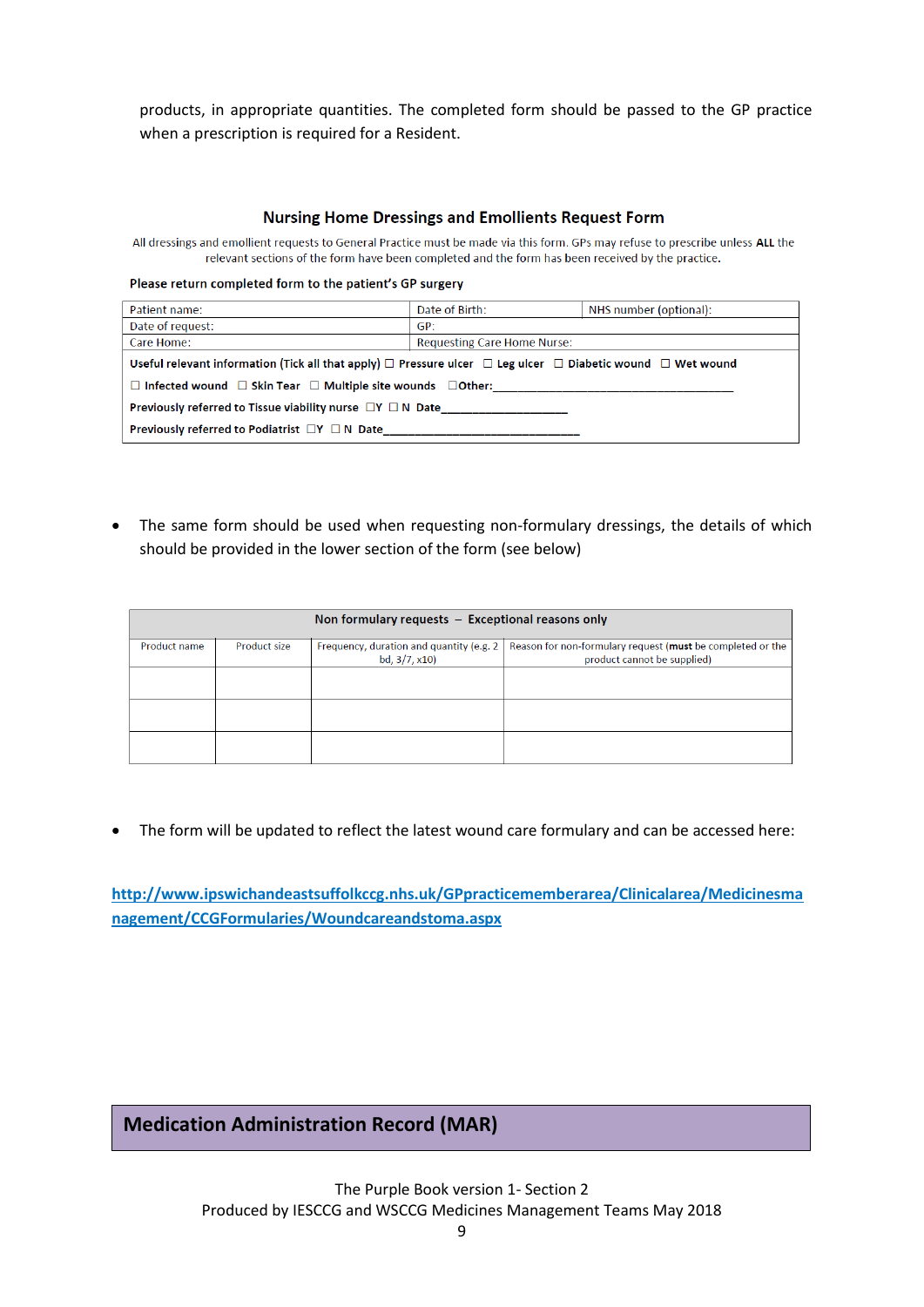The Medication Administration Record (MAR) chart details a Care Home Resident's current medication. The MAR chart should prompt staff in the administration of medication to Residents and act as a record of supplies.

It is important that the MAR chart be completed accurately and in a timely manner. If a medication appears on the MAR chart, but has changed or been stopped, the Care Home staff should inform the pharmacy that printed the chart, via the MAR reconciliation form.

## **An accurate copy of the Resident's MAR chart, and details of all their current medication, should be sent with the individual whenever they transfer from one care setting to another.**

The Royal Pharmaceutical Society document 'The Handling of Medicines in Social Care' offers additional guidance:

## *Returning from hospital stays*

*All people discharged from hospital should have complete documentation listing all their current medication at the time of discharge. This may have changed considerably from the medicines that were taken into hospital. It is essential that this new list be compared with the old list. The hospital will inform the person's GP but if you are responsible for the person's medicines you should:*

- *Let the supplying pharmacy know the changes as soon as possible*
- *Prepare a new MAR chart*
- *Dispose of any unwanted or discontinued drugs*
- *Request a new prescription as soon as possible.*

*If you usually use a MDS it may be possible to liaise with the hospital pharmacist to arrange for your usual pharmacy to dispense a new supply in your current system at the time of discharge.'*

## **When administering medication, it is your responsibility to follow the '6 R's':**

- **RIGHT** Resident
- **RIGHT** medicine
- **RIGHT** route of administration
- **RIGHT** dose
- **RIGHT** time
- Resident's **RIGHT** to refuse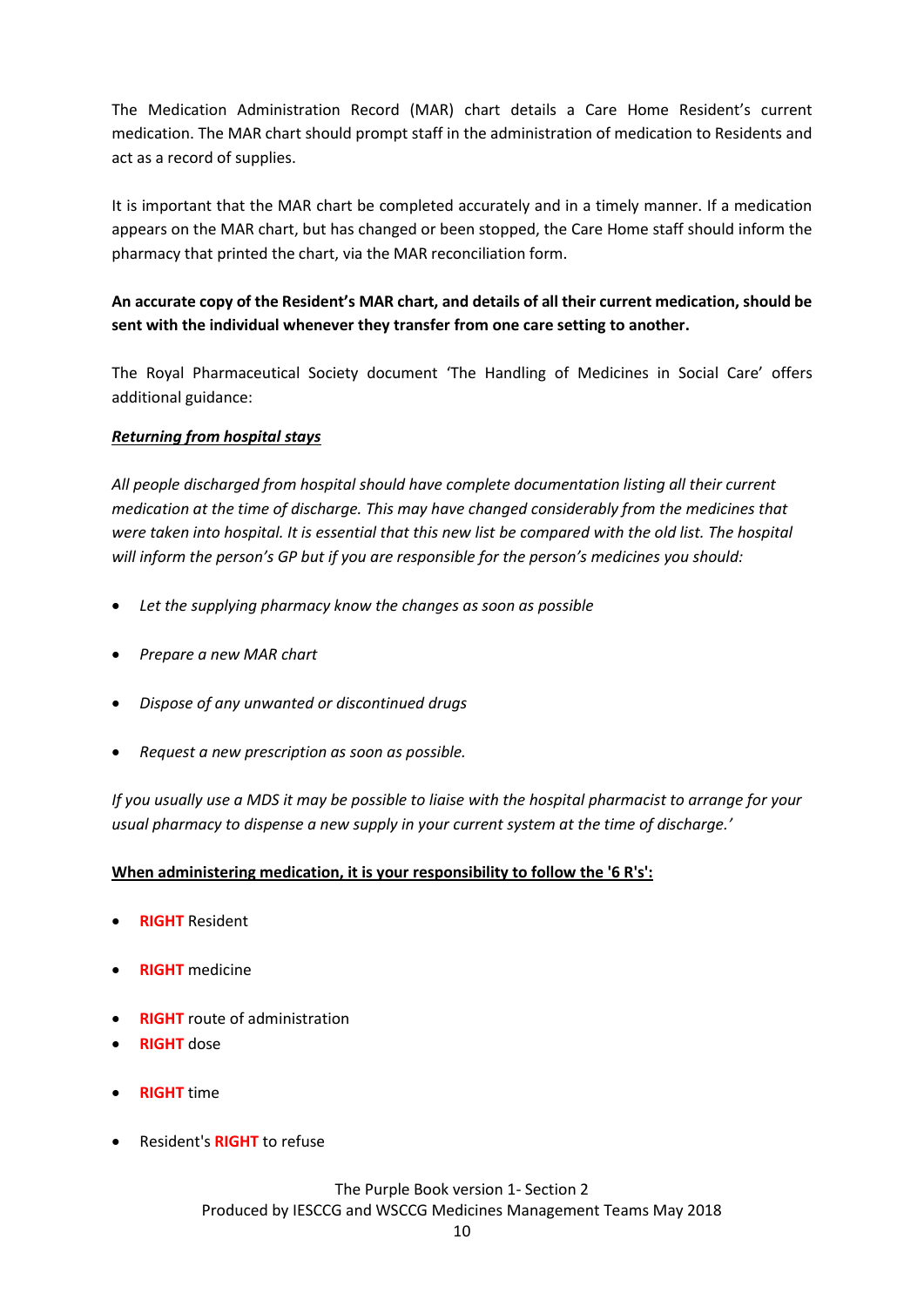- 'When required' medication should only be given when needed, and not on a regular basis.
- Staff should inform the GP surgery if any 'when required' medication is no longer needed on prescription.
- Many medicines can be given under the Care Home's 'Homely Remedies' protocol e.g. laxatives, antacids, paracetamol etc. if needed only infrequently.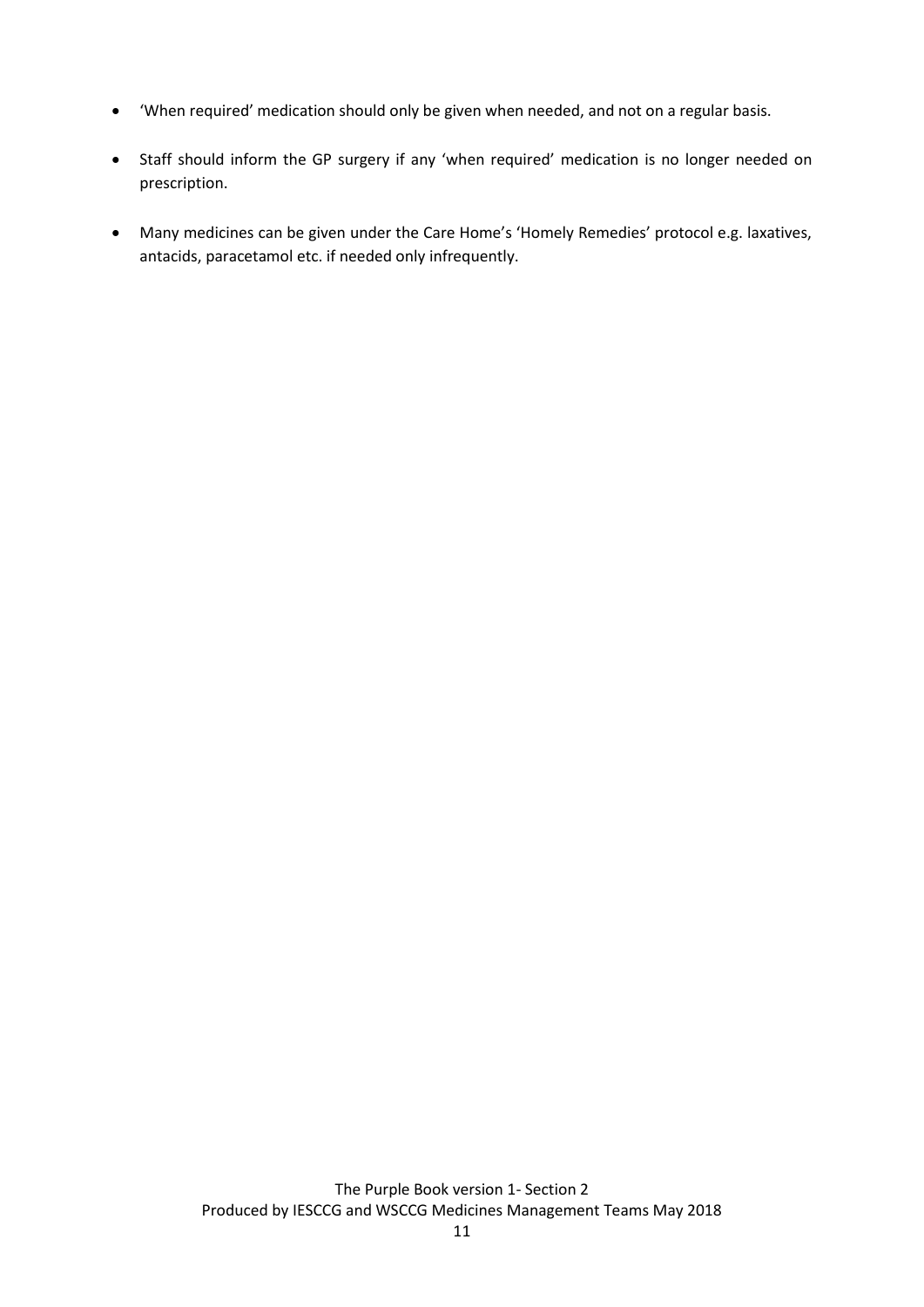## **Homely Remedies**

There are many times at which a Resident may develop a minor ailment or self-limiting condition. Care Home staff should be able to respond quickly to symptoms of a minor nature, which are treatable by accessing a local pharmacy for an over the counter (OTC) product.

- A person living in their own home should be expected to purchase remedies from a pharmacy, and to do so without usually involving their GP. The pharmacist is qualified to give advice on the best choice of treatment and its correct manner of use. For people living in a Care Home, which is their own home, we refer to this approach as using homely remedies.
- A homely remedy is a preparation used to treat a minor ailment or self-limiting condition; it is purchased over the counter (OTC) and does not require a prescription. The Care Quality Commission (CQC) agrees that a small range of products may be kept in stock by a Care Home for the treatment of its Residents.
- Many conditions lend themselves to treatment under a homely remedies policy. A few examples given by the National Care Forum are:
	- o Indigestion and heartburn
	- o Mild to moderate pain
	- o Dry cough
	- o Constipation
	- o Diarrhoea
	- o Skin problems
- Suitable products include paracetamol, olive oil ear drops, antacids and laxatives.
- A homely remedies policy should not include products requiring invasive administration, e.g. suppositories, nor is it appropriate to include products that do not work quite quickly, e.g. lactulose which can take up to 48 hours to work.
- Homely remedies should be clearly identifiable and must be stored in their original packaging, together with any information supplied e.g. manufacturer's information leaflet. The balance and expiry dates of the homely remedies should be checked regularly. Please note that some products have a shorter shelf life once opened.
- Vitamin supplements and herbal or homeopathic preparations are not homely remedies.
- Homely remedies should be stored in the same location as all other medication, but designated clearly to show they are not Resident specific.
- Residents or relatives may bring in their own homely remedies, which have been approved by their own GP, or recommended specifically for that Resident following a consultation with a pharmacist. These are not for general use in the home and must remain specific to that Resident.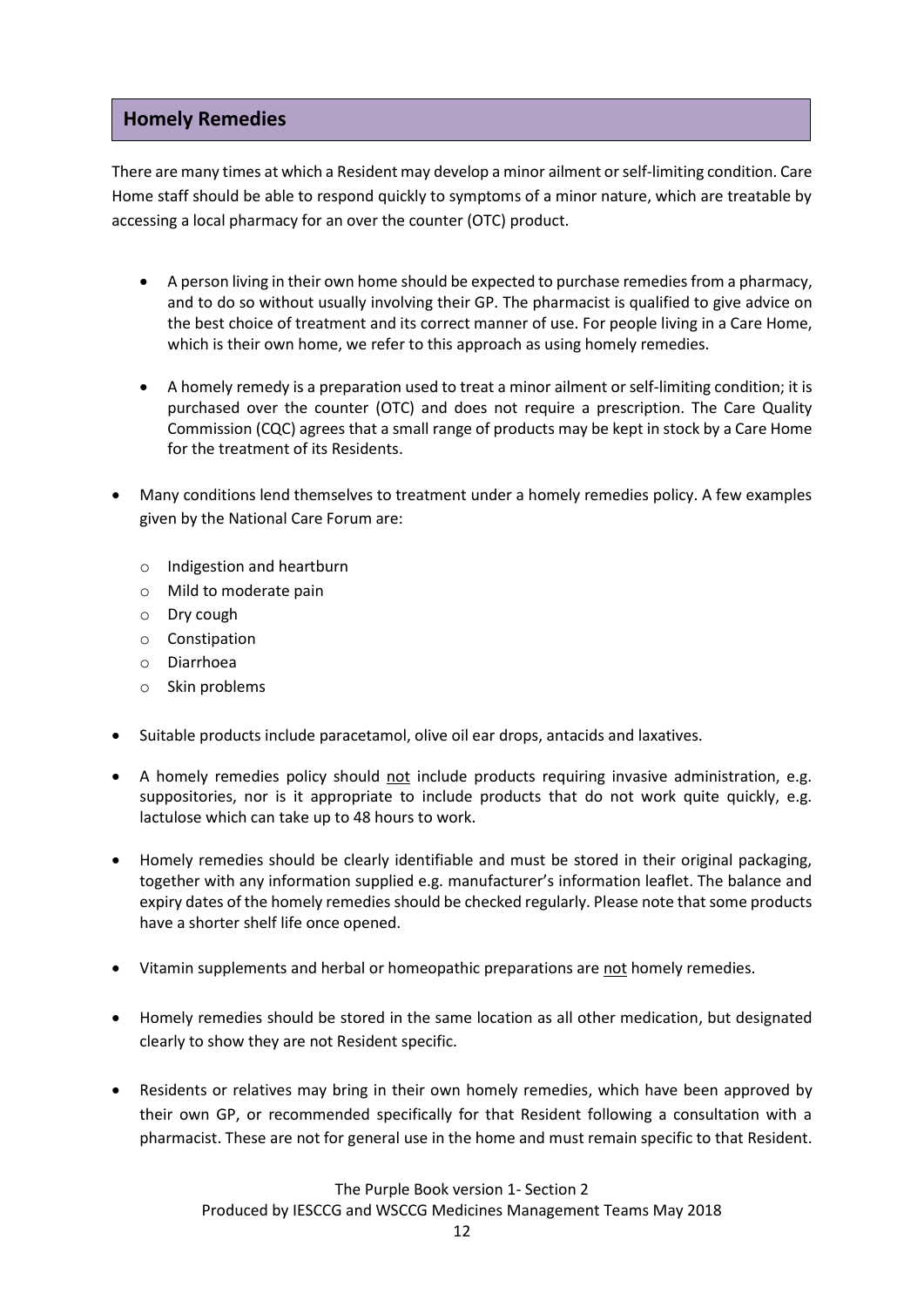They should be counted into the home and administered and recorded on the MAR chart in the same way as the Resident's other medication.

- The medication should be checked with a pharmacist before first administration, to ensure that it will not interact with any of the Resident's prescribed medicines.
- The Resident's medication folder should identify which homely remedies are appropriate for them to use. This should be kept with their current medicine administration record (MAR) chart, and alongside any notes included in the yellow 'My Care Wishes' folder under 'current medicines'.
- If the Resident self–administers, a risk assessment should be completed and kept with the Resident's care plan.
- Homely remedies should be used for a fixed period of time, agreed with the Resident's GP, pharmacist, or other relevant healthcare professional.
- **For some ongoing minor conditions, the GP may ask the Care Home to purchase treatment OTC, e.g. soap substitutes for dry skin. This process is known as 'self-care' and is used when the GP considers it is inappropriate to prescribe the product required, but agrees to its ongoing use, or when ongoing use has been recommended by a pharmacist.**
- The Resident's MAR chart should be annotated 'homely remedy' and should be completed every time a homely remedy is administered. Details should include:
	- o The name, strength and form of the medicine
	- o The dose that was administered
	- $\circ$  The time of administration
	- o The reason for administration
	- o The name of the staff member that administered the product
	- o The effect of the medication on the Resident's symptoms

In conjunction with the lead prescribing GPs, IESCCG and WSCCG have developed homely remedies protocols. It is recommended that these be adopted for use by your organisation. They are available here:

**[http://www.ipswichandeastsuffolkccg.nhs.uk/GPpracticememberarea/Clinicalarea/Medicinesma](http://www.ipswichandeastsuffolkccg.nhs.uk/GPpracticememberarea/Clinicalarea/Medicinesmanagement/Carehomeinformation.aspx) [nagement/Carehomeinformation.aspx](http://www.ipswichandeastsuffolkccg.nhs.uk/GPpracticememberarea/Clinicalarea/Medicinesmanagement/Carehomeinformation.aspx)**

#### **And**

**[https://www.westsuffolkccg.nhs.uk/clinical-area/prescribing-and-medicines](https://www.westsuffolkccg.nhs.uk/clinical-area/prescribing-and-medicines-management/formularies-and-guidelines/)[management/formularies-and-guidelines/](https://www.westsuffolkccg.nhs.uk/clinical-area/prescribing-and-medicines-management/formularies-and-guidelines/)**

## **Controlled drugs**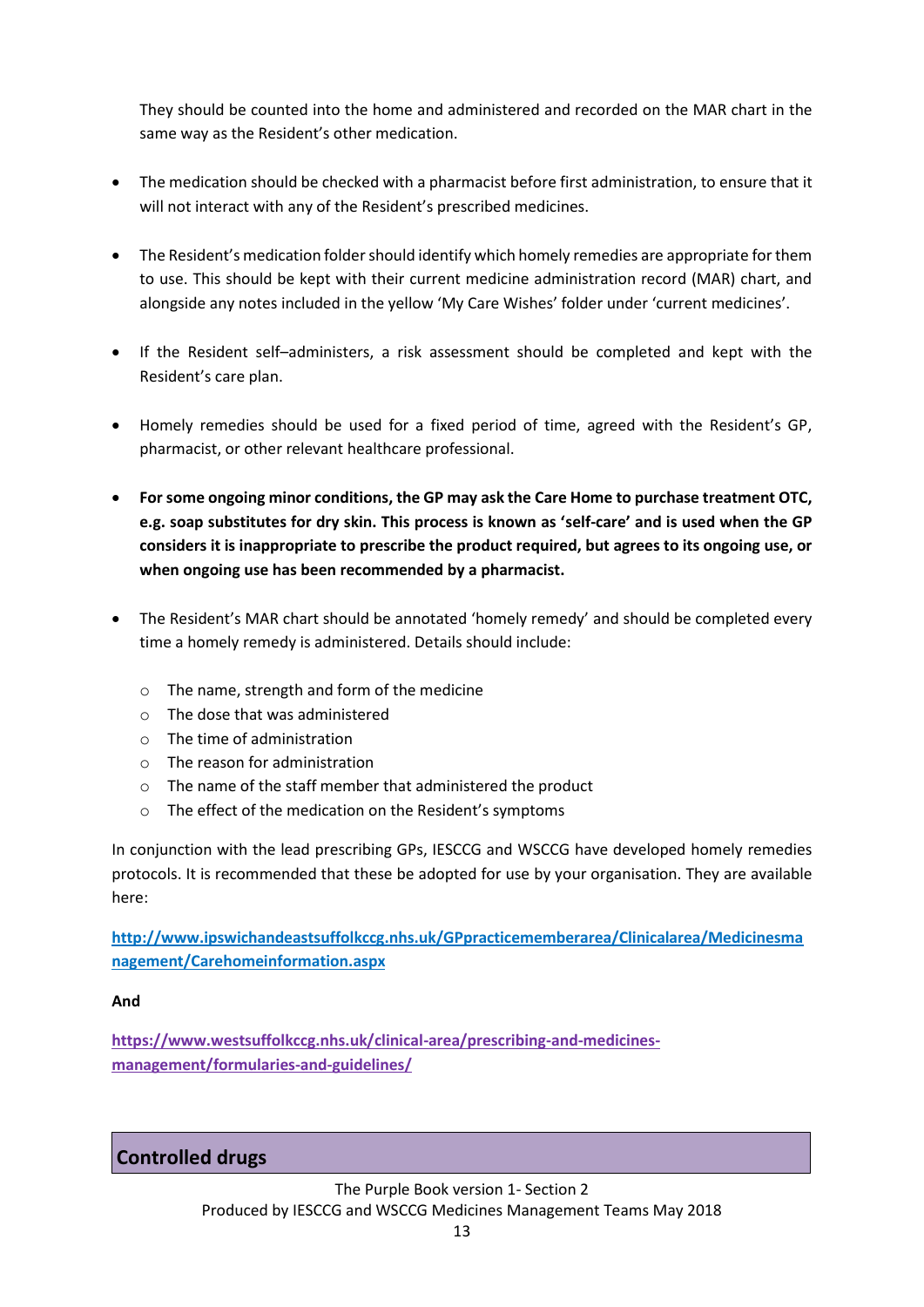Controlled drugs(CDs) are drugs that are classed as being more liable to abuse than other prescription medicines, and are subject to tighter controls. Examples of controlled drugs include strong painkillers (e.g. morphine, fentanyl, and oxycodone) in patch, tablet, or liquid form. It is important that staff know which medicines are CDs, to ensure that they adhere to the safe storage and record keeping requirements.

Care Home staff should be aware of their responsibilities when collecting a CD from a pharmacy. It is good practice for the community pharmacy/dispensary to ask the person collecting the medication for proof of their identity. For schedule 2 or 3 CDs, they will also be asked to sign the back of the prescription to confirm that collection has taken place.

## **Storage**

If the CD requires safe custody, it must be stored in a designated locked cabinet. A running balance of the quantity in stock should be recorded, and staff who are authorised to administer CDs should complete the register at the earliest opportunity after administration, to maintain an accurate balance.

If the CDs have been dispensed in a monitored dosage system (MDS), the whole MDS should be stored in a CD safe or cabinet.

Access to the CD cabinet should be restricted. The keys should be kept under the control of a designated person and there should be a clear audit trail of the holders of the key.

Any CDs that are no longer required or are out of date need to be disposed of properly. Please see the table below for guidance on this, and consult your own care home policy.

## **Before administering a CD**

Check the product against the label (with a witness if possible):

- Drug name
- Quantity to be given
- Formulation (tablet, capsule, patch etc. the formulation can affect the recommended dosage and the amount of drug released over time)
- Strength
- Expiry date
- Ensure that the product is fit for use, i.e. not damaged.

The CDs should be checked against any paperwork received e.g. copy of prescription. If there is a discrepancy, Care Home staff should contact the pharmacy, then follow the Care Home's procedure for this.

## **Out-of-date CDs and those no longer required**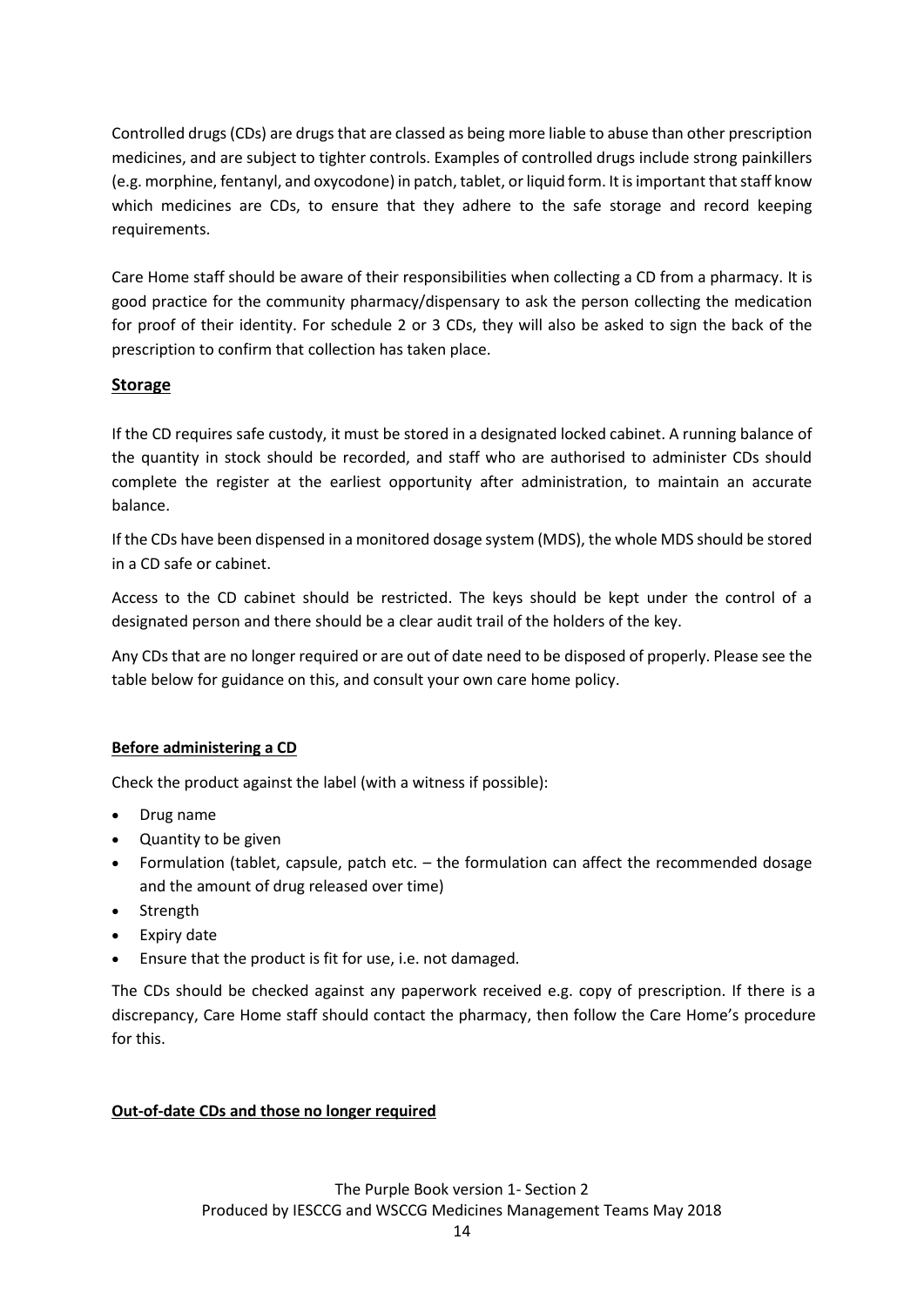| Type of care home         | <b>Arrangements</b>                                                                                                                                                                                                                                                                                      | <b>Records</b>                                                                                                                                                                                                                                                                                          |
|---------------------------|----------------------------------------------------------------------------------------------------------------------------------------------------------------------------------------------------------------------------------------------------------------------------------------------------------|---------------------------------------------------------------------------------------------------------------------------------------------------------------------------------------------------------------------------------------------------------------------------------------------------------|
| Care home without nursing | CDs should be returned to any<br>community pharmacy at the earliest<br>opportunity, for destruction in an<br>approved manner.                                                                                                                                                                            | Care homes should record the<br>names, formulations and quantities<br>of CDs they are returning, and the<br>pharmacist/dispensing doctor<br>should sign for them on receipt.<br>Relevant details should be entered<br>into the CD register and signed by a<br>trained and competent member of<br>staff. |
| Care home with nursing    | The care home will need to arrange<br>for the collection of waste<br>medication with a Waste<br>Management Regulations licensed<br>waste disposal company.<br>CDs must be denatured before<br>being handed to the waste disposal<br>company, e.g. in denaturing kits. A<br>T28 exemption will be needed. | For 'stock' CDs, a registered nurse<br>and an authorised witness for<br>destruction should sign the CD<br>register.<br>For CDs supplied to individual<br>residents, a registered nurse and a<br>suitably trained witness should sign<br>the CD register.                                                |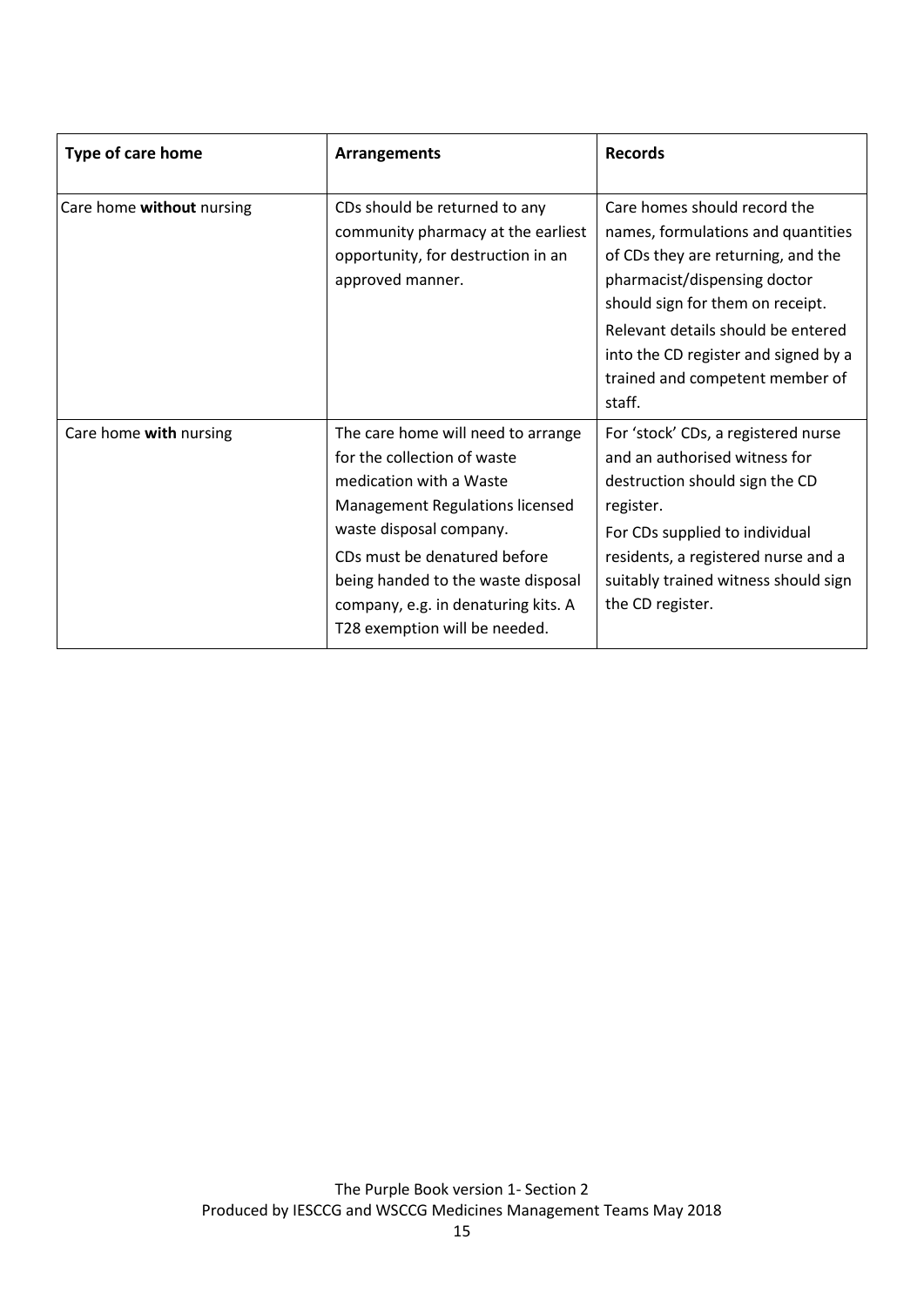## **Short courses of medicines**

Many medications are used on a long-term basis to control chronic conditions. However, in certain situations, medicines may be prescribed for short-term use only. Examples include the treatment of acute illnesses such as infections, correction of deficiencies, and management of flares of chronic conditions.

When medicines are prescribed under these conditions, the prescriber should indicate the duration of treatment, frequency of use, or a review date. When administering medicines to residents, it is useful to recognise any drugs that are indicated for short-term use only. Medicines that are continued where there is no clinical need increase the overall number of medicines that the resident has to take and can result in side effects and drug interactions.

#### **What to do**

- When these medicines are first prescribed, a duration of treatment or a review date should be specified on the label.
- Where there is no identified duration of treatment or review date, this should be highlighted to the prescriber.
- Where medicines have been prescribed for short-term use, but have not been reviewed or discontinued, the prescriber should be informed.

Examples of the groups of medicines that may need review are indicated below. The BNF can be used to identify a specific medicine within each of the categories listed below.

This list is not exhaustive but can be used as a guide.

| <b>Medication</b> |                                                                                              | <b>Reason</b>                                                                                                                                                                                                                   |  |
|-------------------|----------------------------------------------------------------------------------------------|---------------------------------------------------------------------------------------------------------------------------------------------------------------------------------------------------------------------------------|--|
|                   | <b>Antibiotics (oral and topical)</b><br>Antifungals (oral and topical)<br><b>Antivirals</b> | These medicines are used to treat infection.<br>Duration of treatment is usually short, between 5 and<br>$\bullet$<br>14 days.                                                                                                  |  |
|                   | <b>Vitamins and minerals</b>                                                                 | These are prescribed when a patient is deficient in a<br>particular vitamin or mineral.<br>Supplements are used to correct the deficiency and to<br>$\bullet$<br>replenish natural stores.                                      |  |
|                   | <b>Topical Corticosteroids</b>                                                               | These creams / ointments are used to treat inflamed<br>$\bullet$<br>skin conditions.<br>They should be applied very sparingly.<br>These medicines are usually only applied to the skin for<br>$\bullet$<br>1-2 weeks at a time. |  |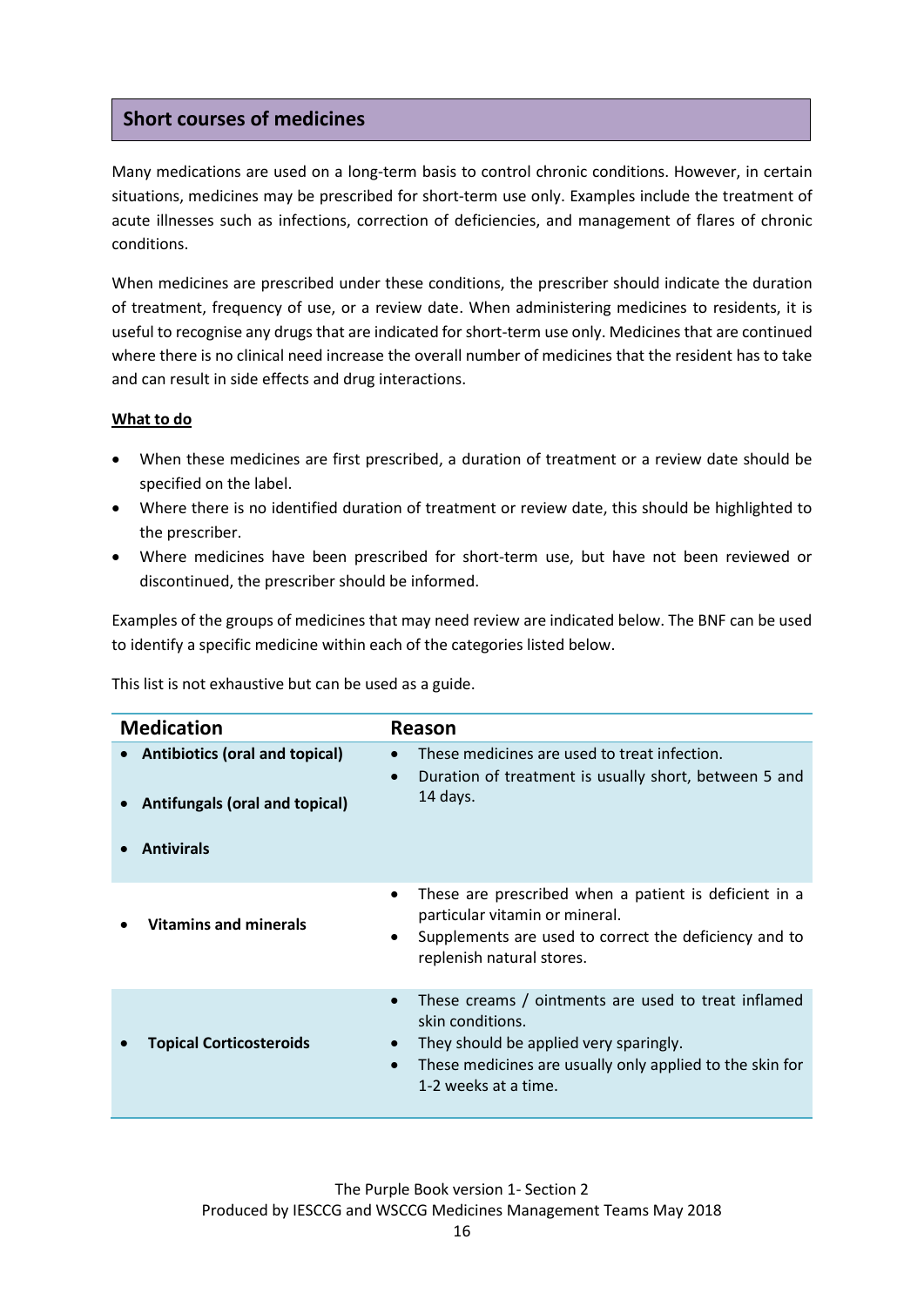## **Medicines prescribed 'as directed'**

GPs may prescribe a medication to be used 'as directed' or 'MDU', where the dose varies depending on the nature of the condition being treated. Examples include topical products such as creams or ointments, eye drops, nasal sprays, and certain types of inhaler such as salbutamol.

Where there is any uncertainty on the frequency and directions for use, the prescriber should be contacted for further information.

## **Short Term Medicines – Benzodiazepines and Z-drugs**

This group of drugs includes diazepam, nitrazepam, temazepam, loprazolam, lorazepam, zopiclone, and zolpidem. These drugs are prescribed for the treatment of anxiety or to help with sleep, and should only be used on a short-term basis (2-4 weeks).

Long-term use of these drugs can cause confusion, memory loss, falls, low mood and sleeping difficulties. If a Resident shows these signs, Care Home staff should consider asking the Resident's GP to review their medication.

If one of these drugs has been prescribed for a Resident long-term, it should **not** be stopped abruptly. The dose will need to be reduced gradually over a period of time.

Drugs of this kind should **not** usually be placed on repeat prescription. If Care Home staff are concerned about long-term use of one of these drugs in a Resident, they should raise their concerns with the Resident's GP.

Please see the accompanying 'Good Sleep Guide' *(Purple Book part 3, page 10)* which should always be used before requesting medical intervention.

# **Short Term Medicines – Antipsychotics**

This group of drugs includes risperidone, quetiapine, olanazpine, halperdol, aripiprazole, and amisulpiride. They are often prescribed to help reduce agitation and anxiety in confused patients and those diagnosed with dementia.

#### **Other interventions that may be helpful for these symptoms include**

- Exercises gentle stretching, strength training, balance and endurance
- Creating a scrap book or a similar simple craft project
- Looking at photographs or pictures from the past
- Music
- Using personal care as an opportunity for positive social interaction
- Playing specific games or doing puzzles
- Frequent, short conversations
- Going for a walk

The Purple Book version 1- Section 2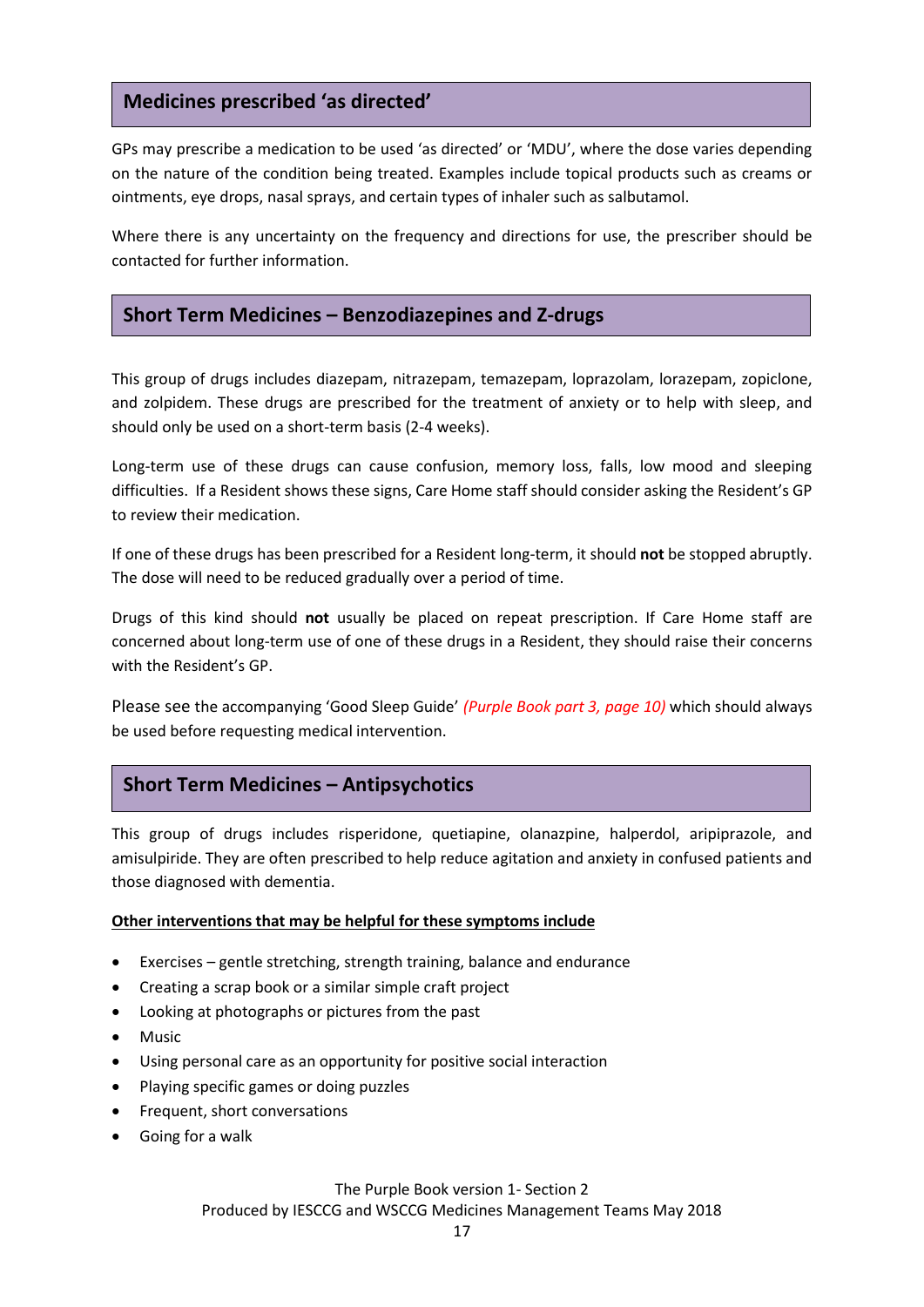# **Clinical Pharmacist's role in the Care Home**

A key responsibility for pharmacists in the Care Home is **medicines optimisation**. Medicines optimisation encompasses all aspects of the safe and effective use of medication.

It is the pharmacist's responsibility, as a specialist in medicines, to ensure that treatment is appropriate for the individual Resident and that prescribing guidelines are being adhered to.

One way in which medication safety can be improved is through **medicines reconciliation** (MR). The aim of MR is to minimise errors in prescribing and to ensure continuity of treatment, based on the Resident's medical history.

Errors in medication are of particular concern – one study conducted in Care Homes found that over two thirds of Residents were exposed to one or more medication errors.

# **Medicines Reconciliation: Key areas**

## *What does the pharmacist look for?*

## **Clinical check**

## **Allergies**

The allergy status of the patient should be documented so that relevant medication can be avoided in future treatment. It is also important to establish the nature and severity of a previous adverse drug reaction to guide future treatment options.

## **Dosage**

A dose may be higher or lower than the usual recommended dose. The pharmacist will establish if this is appropriate for the individual. The pharmacist will also check if dose adjustment is needed, based on the age of the patient, their liver or kidney function, or other disease states.

## **Interactions**

The pharmacist will identify, and take action to avoid, potentially serious drug interactions occurring. Types of interaction include:

- Drug-drug (e.g. clarithromycin and simvastatin)
- Drug-food (e.g. warfarin and cranberry juice)
- Drug-disease (e.g. beta-blockers and asthma)

## **Side effects**

The pharmacist will identify any medicines that are potentially causing negative symptoms in a patient, and will work with the GP to resolve this. Ways in which the situation may be rectified include:

- Dose adjustment
- Change to an alternative drug

The Purple Book version 1- Section 2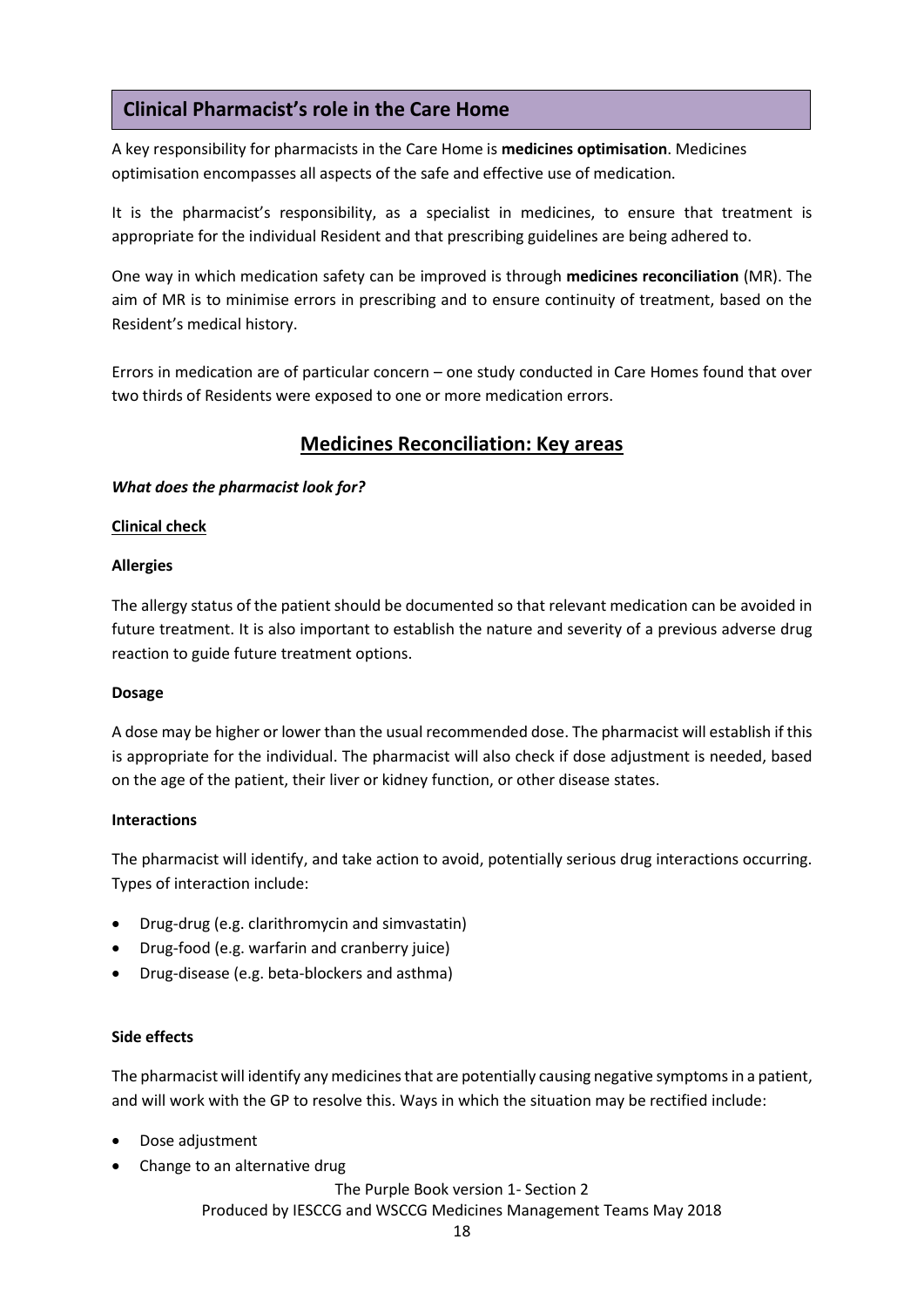Discontinuation of treatment

## **Risk of falls**

The pharmacist will assess the Resident's medicines (prescribed and OTC) to identify any which may increase the Resident's risk of falling. These drugs will be highlighted to the prescriber for review.

## **Antipsychotic use in the elderly**

At a national level, healthcare professionals are working to reduce the number of patients prescribed antipsychotics to treat the behavioural and psychological symptoms of dementia (BPSD).

It is likely that the GP will review and reduce these medicines whenever possible.

## **Monitoring**

Certain medicines require additional ongoing monitoring. The pharmacist will check that the necessary tests have been performed and ensure that action is taken when needed. Examples of drugs that may require monitoring include:

- Lithium
- Methotrexate
- Digoxin
- ACE inhibitors
- Warfarin

## **Prescribing guidance**

There are several sources of information and support available for prescribers. The pharmacist will check that both local and national guidelines and recommendations are being implemented.

## **Medication switches**

Medication may be amended to reflect changes in clinical evidence, local or national recommendations, and/or cost effectiveness.

## **Homely Remedies Policy**

This policy aims to ensure that a Resident can receive treatment for a minor ailment as quickly as possible. If staff have any questions or queries regarding a Resident's medication, they should ask a pharmacist for advice.

## *What are the outcomes of the MR?*

The pharmacist will contact the Resident's GP with their observations, and recommend changes to medication where appropriate.

## **High Risk Medicines**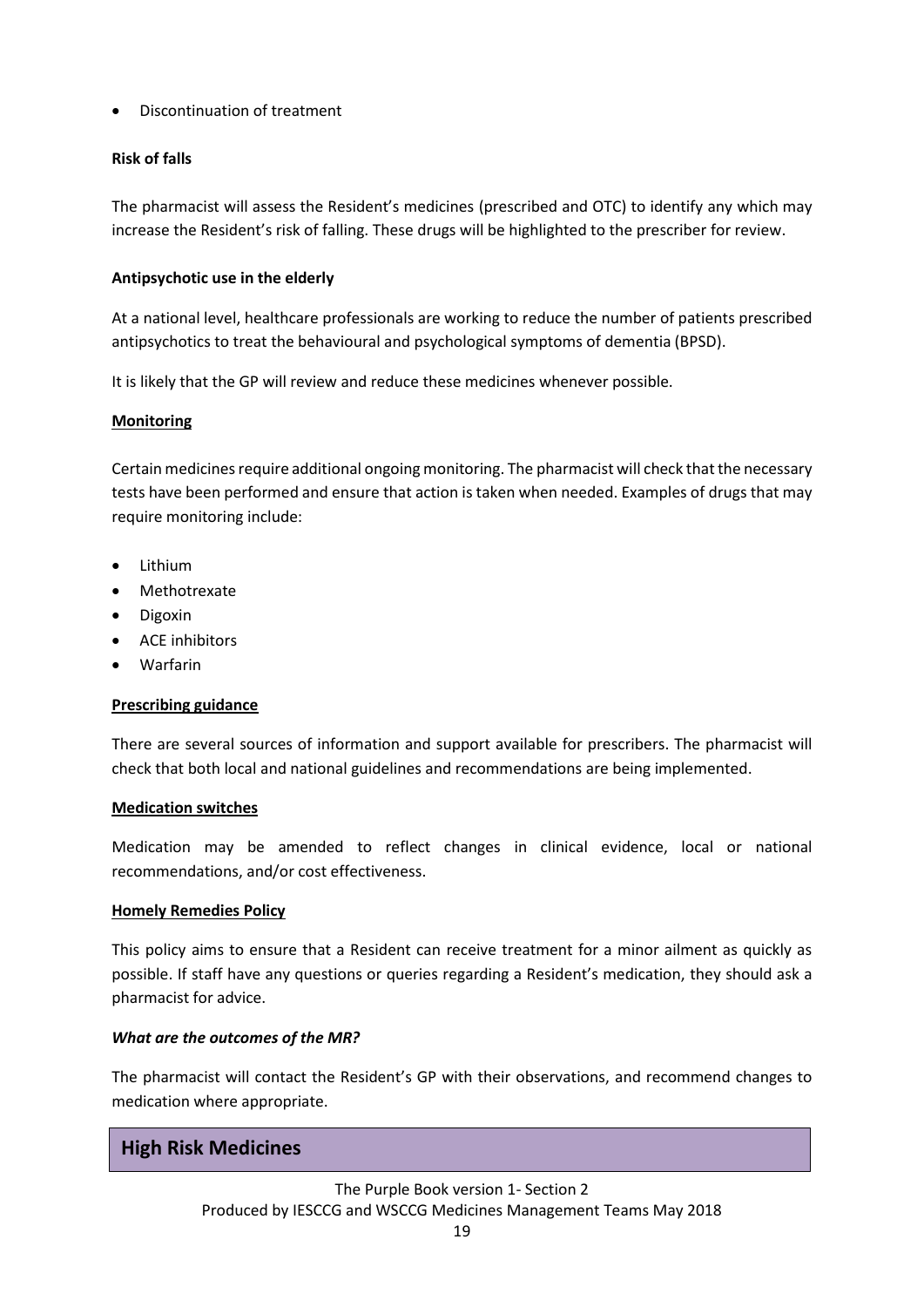The following medicines should be highlighted on the Resident's records as requiring special care and/or extra monitoring if a Resident is prescribed them.

It is important to remember that lifestyle factors such as diet, smoking and exercise can affect these medicines, as well as other prescribed and over the counter products.

Care home staff should check with a pharmacist if they have concerns or queries regarding any of these medicines.

The following list is not exhaustive, but lists some of the most common high-risk medicines.

## **Methotrexate**

- Methotrexate is known to interact with some antibiotics, sometimes with very serious consequences.
- When collecting a prescription for antibiotics, Care Home staff should **always** ask the pharmacist to check for interactions with the Resident's current medication.

## **Warfarin**

- It is important that warfarin be given to the Resident at the same time each day and preferably around 6pm.
- Warfarin interacts with several OTC medicines and is affected by some antibiotics.
- When purchasing an item OTC or collecting a prescription, Care Home staff should **always** inform the pharmacist that the Resident is currently prescribed warfarin.

## **Theophylline**

- The level of theophylline absorbed by the body may be increased in viral infections, and decreased by smoking.
- Even minor changes in the levels of theophylline in the body can affect the way it works and its effectiveness for symptom control.
- Care Home staff should inform the GP if a Resident prescribed theophylline decides to stop smoking.

# **Critical Medicine List**

Due to the risk of patient harm, administration of these drugs should **NEVER** be missed or delayed*.*

Delay of a critical medicine, or a missed dose, is a patient safety incident and should be reported as a clinical incident using the Care Home's procedure for this.

If a resident is unable to take the medication as prescribed, or a dose has been delayed or missed, Care Home staff should contact their supplying pharmacy for advice.

# **Drug name/class Common examples and additional information**

The Purple Book version 1- Section 2 Produced by IESCCG and WSCCG Medicines Management Teams May 2018